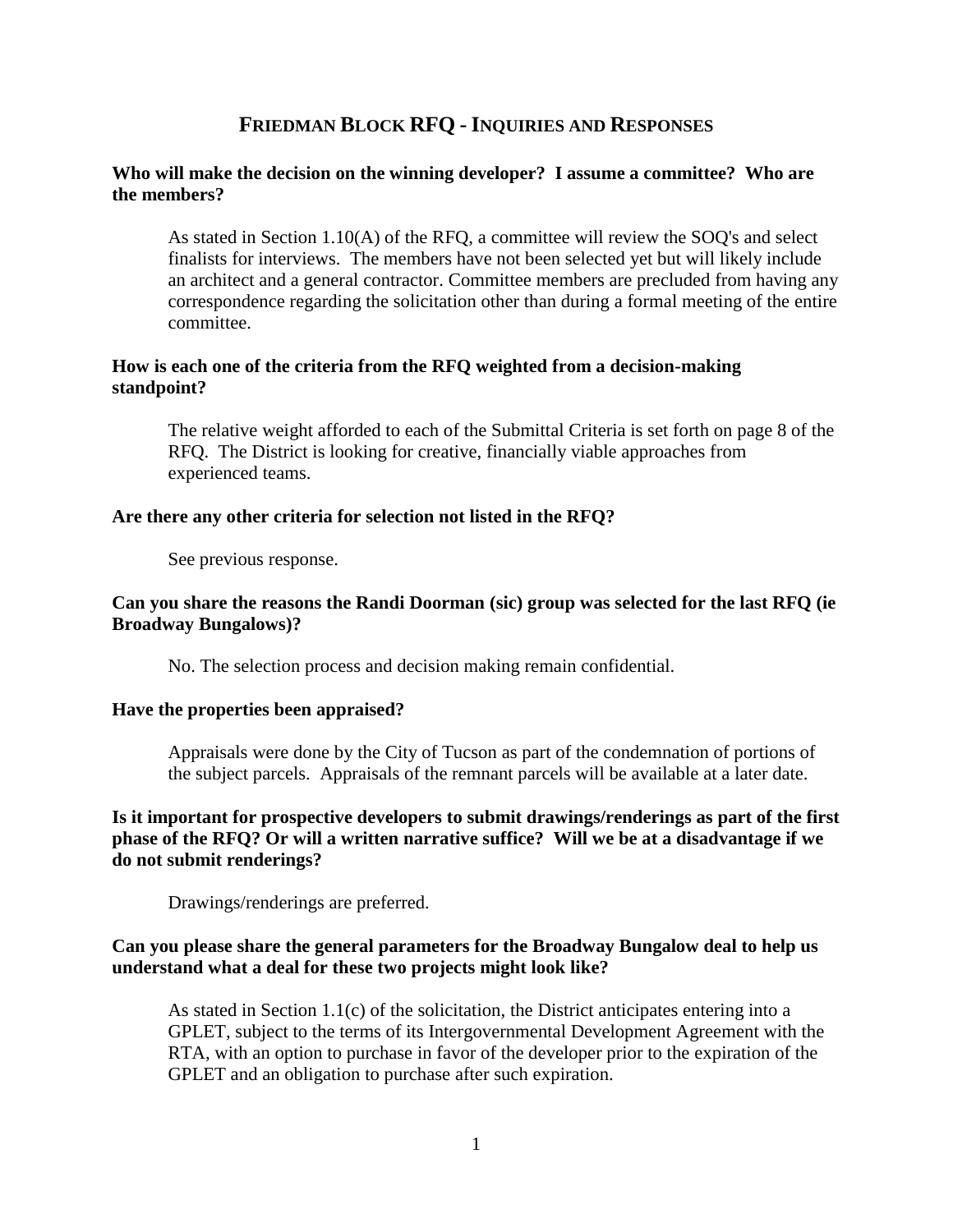### **Will Rio Nuevo pay a commission if a broker brings them a developer?**

No.

## **What's the timeline for turning over control of the properties to the winning developer?**

Generally, after the negotiation and execution of the GPLET the selected developer will take possession.

## **What type of developer does Rio Nuevo want to see? The RFQ seems to indicate they must have a track record for completing projects for other organizations…which is not how a typical private sector developer would operate.**

Preference will be given to developers experienced in restoration and adaptive reuse of properties and who can demonstrate financial viability of the proposed redevelopment.

#### **Are there any existing commitments or contracts with tenants?**

While there have been negotiations with Lerua's to relocate to two adjoining properties within the Friedman Block, to date there are no existing commitments or contracts.

#### **Are there any existing commitments for parking spaces allocation?**

No.

### **Are there any existing commitments for patios or frontage along Broadway?**

No.

### **Are there any assessments that have been performed by Rio Nuevo / City of Tucson?**

To the best of Rio Nuevo's knowledge only as indicated below.

### **Has there been any hazardous materials testing?**

None other than Phase I Environmental Site Assessments.

#### **Have there been any roofing reports?**

Yes.

#### **Have there been any structural assessments?**

The District is not aware of any.